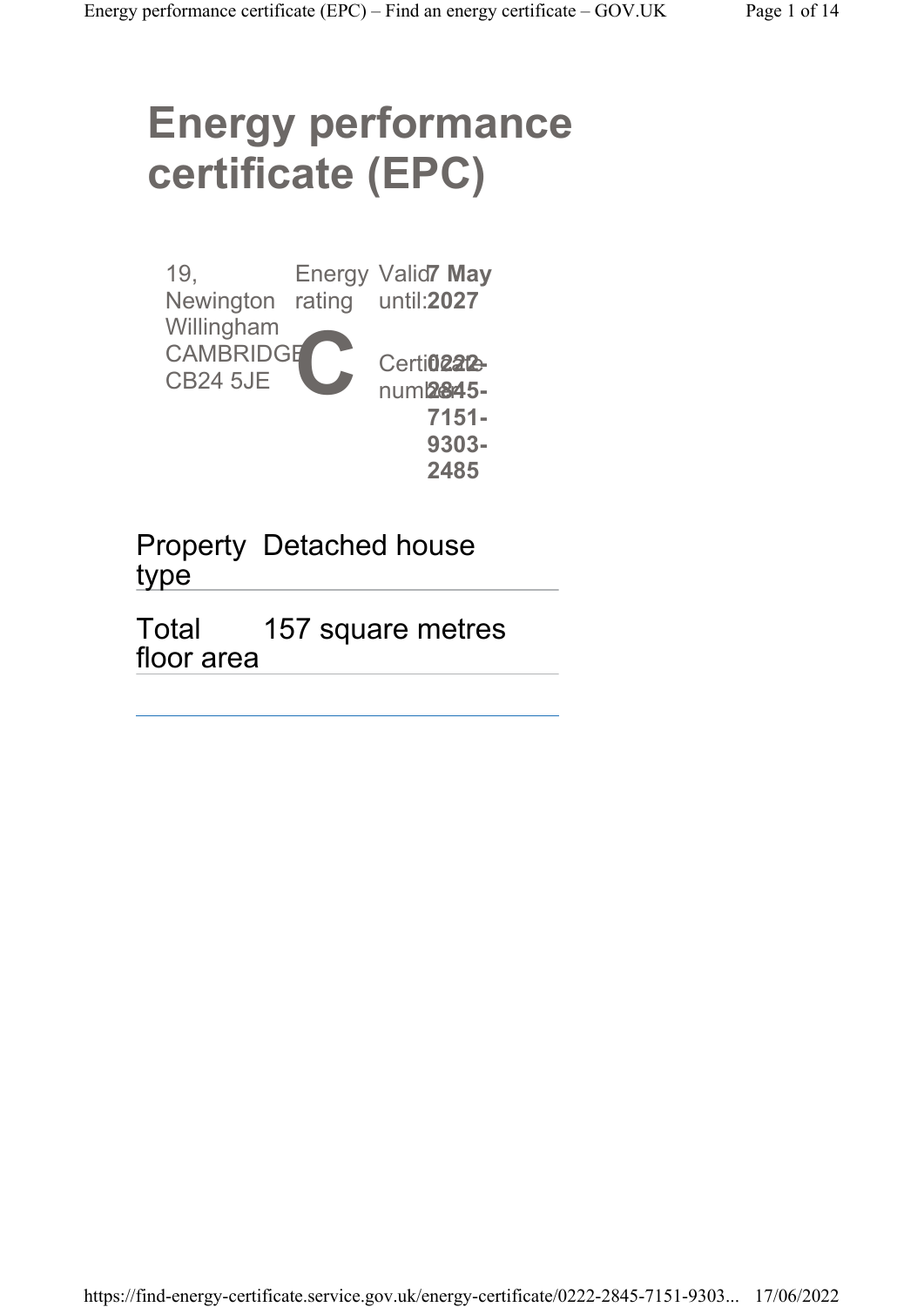## Rules on letting this property

Properties can be rented if they have an energy rating from A to E.

If the property is rated F or G, it cannot be let, unless an exemption has been registered. You can read guidance for landlords on the regulations and **exemptions** (https://www.gov.uk/guidance/domesticprivate-rented-property-minimumenergy-efficiency-standard-landlordguidance).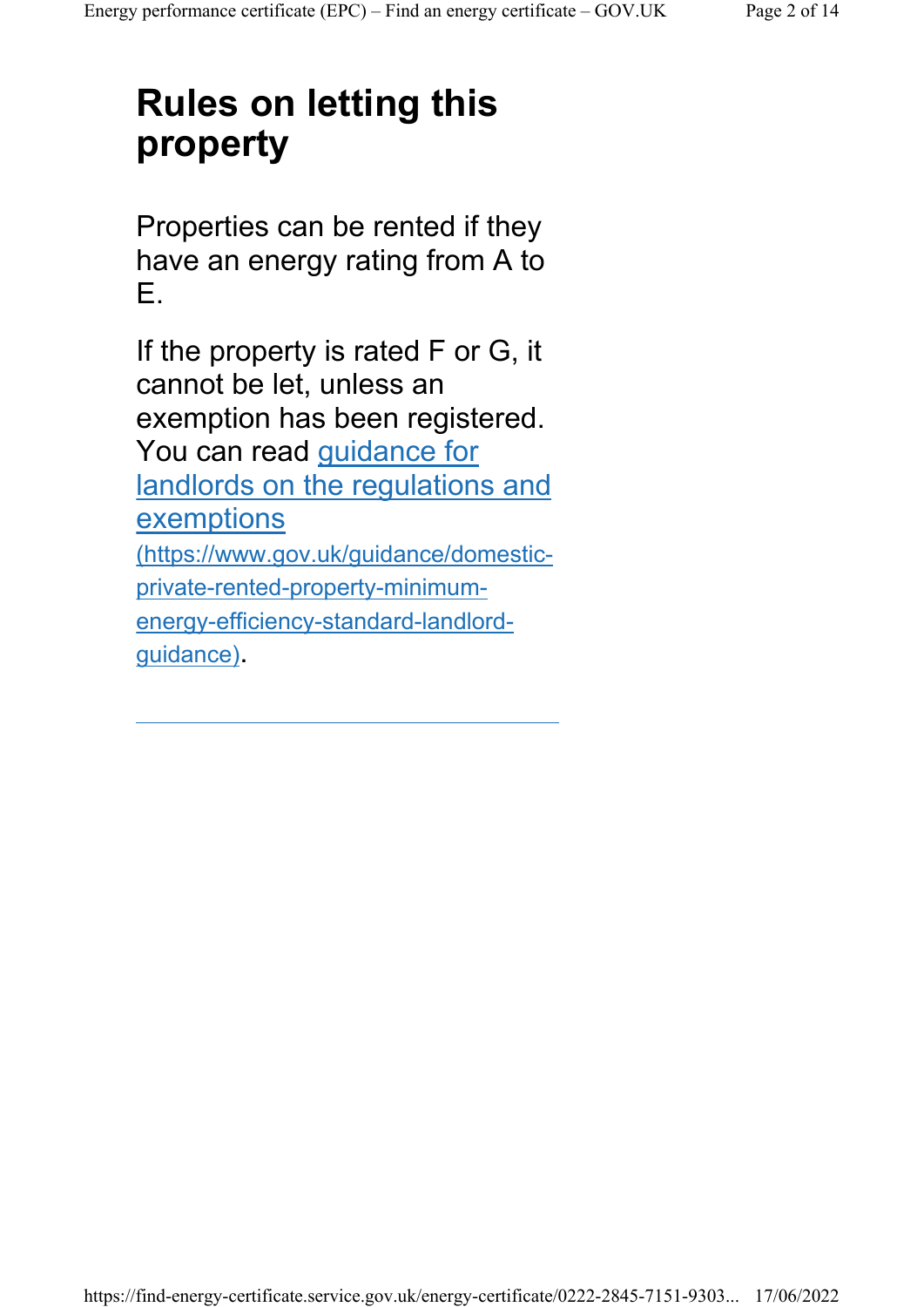#### Energy efficiency rating for this property

This property's current energy rating is C. It has the potential to be B.

See how to improve this property's energy performance.



The graph shows this

property's current and potential energy efficiency.

**Properties** are given a rating from A (most efficient) to G (least efficient).

**Properties** are also given a score. The higher the number the lower your fuel bills are likely to be.

For properties in England and Wales:

the average energy rating is D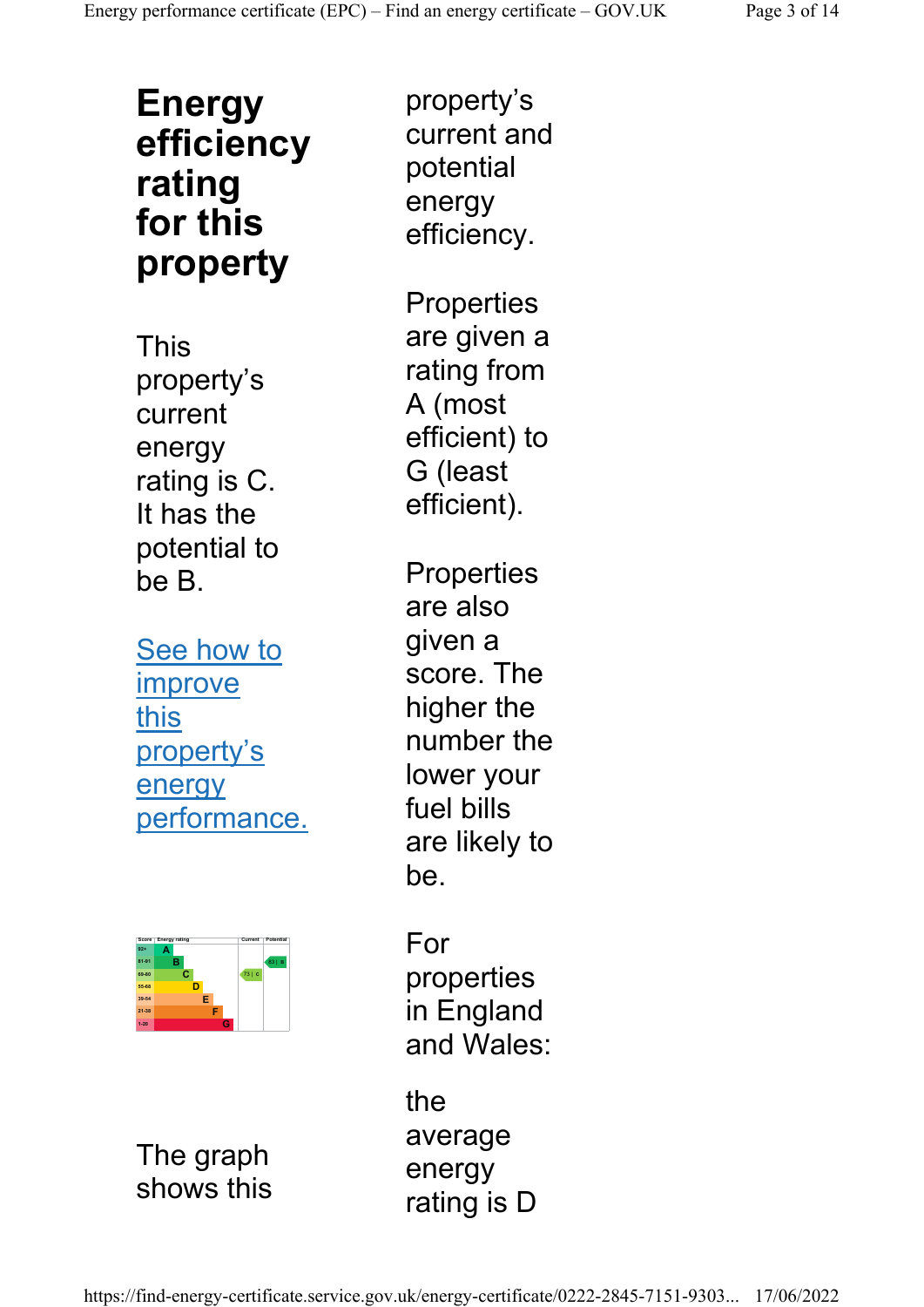the average energy score is 60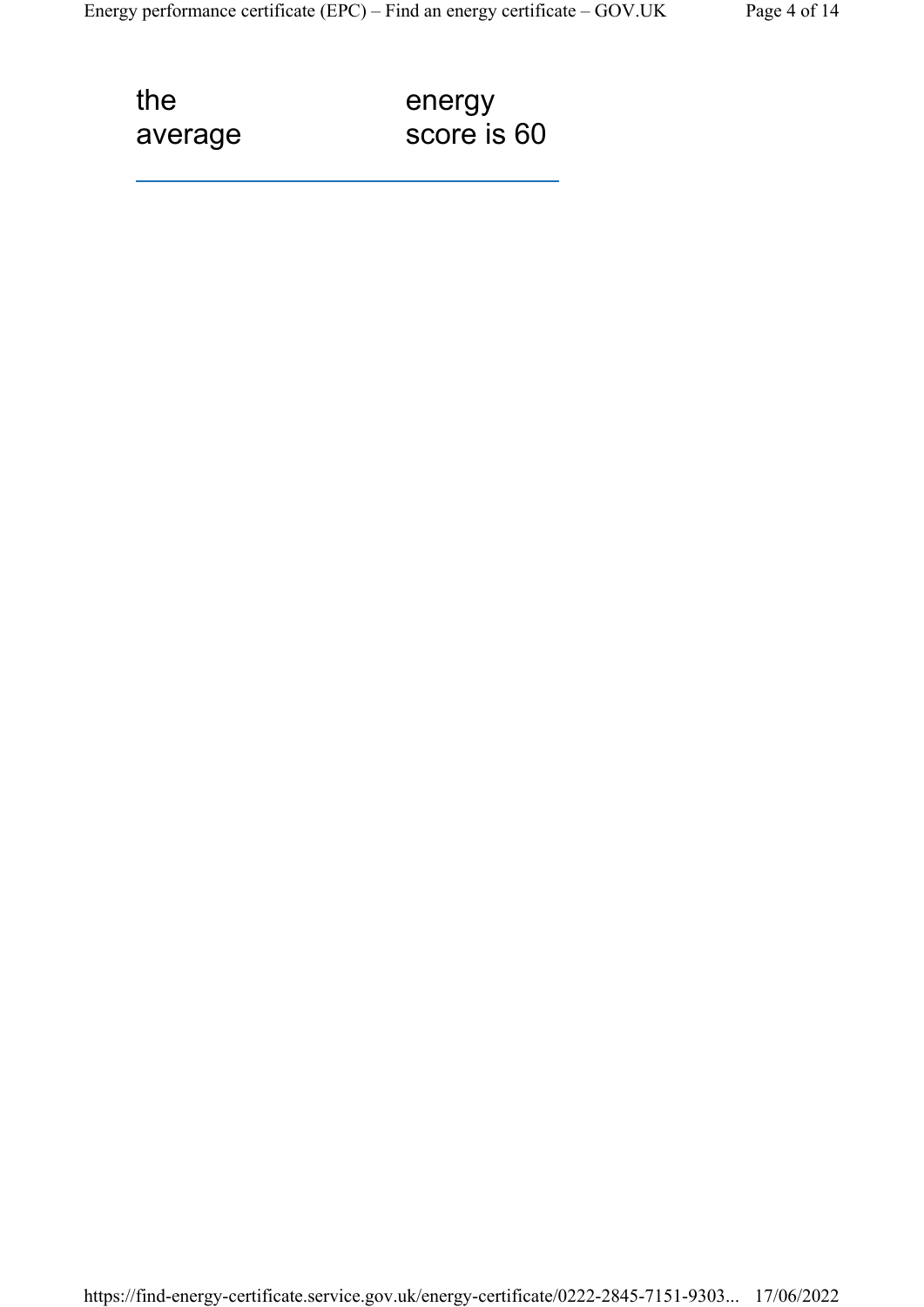### Breakdown of property's energy performance

This section shows the energy performance for features of this property. The assessment does not consider the condition of a feature and how well it is working.

Each feature is assessed as one of the following:

- very good (most efficient)
- good
- average
- poor
- very poor (least efficient)

When the description says "assumed", it means that the feature could not be inspected and an assumption has been made based on the property's age and type.

| <b>Feature</b> | <b>Description</b>                            | Rating  |
|----------------|-----------------------------------------------|---------|
| Wall           | Cavity wall, filled cavity                    | Good    |
| Wall           | Cavity wall, as built, insulated<br>(assumed) | Good    |
| Roof           | Pitched, 100 mm loft<br>insulation            | Average |
| Window         | Fully double glazed                           | Good    |
| Main heating   | Boiler and radiators, mains<br>gas            | Good    |
|                |                                               |         |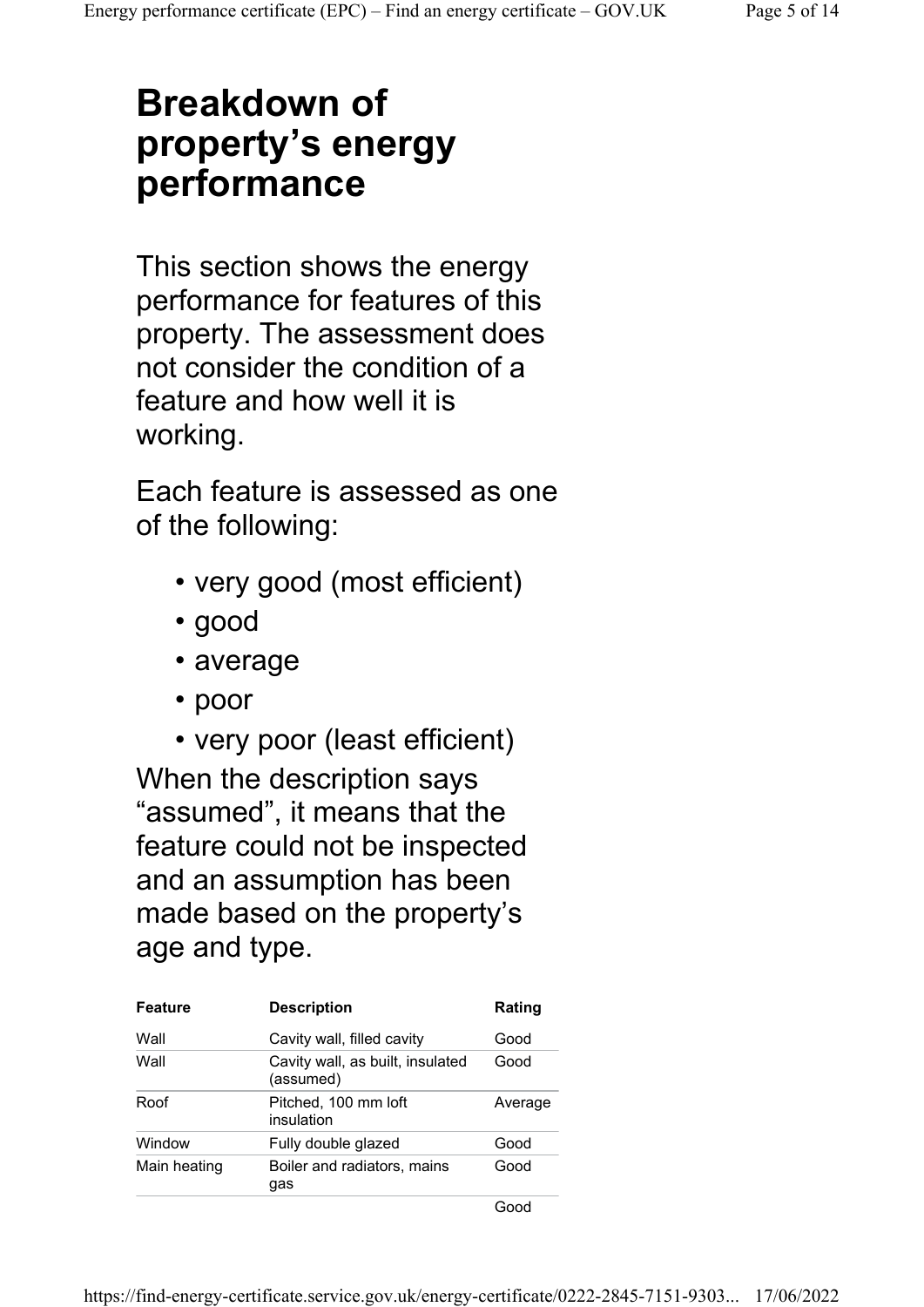| <b>Feature</b>          | <b>Description</b>                             | Rating       |
|-------------------------|------------------------------------------------|--------------|
| Main heating<br>control | Programmer, room<br>thermostat and TRVs        |              |
| Hot water               | From main system                               | Good         |
| Lighting                | Low energy lighting in 89% of<br>fixed outlets | Very<br>good |
| Floor                   | Solid, no insulation<br>(assumed)              | N/A          |
| Floor                   | Solid, insulated (assumed)                     | N/A          |
| Secondary<br>heating    | None                                           | N/A          |

#### Primary energy use

The primary energy use for this property per year is 162 kilowatt hours per square metre (kWh/m2).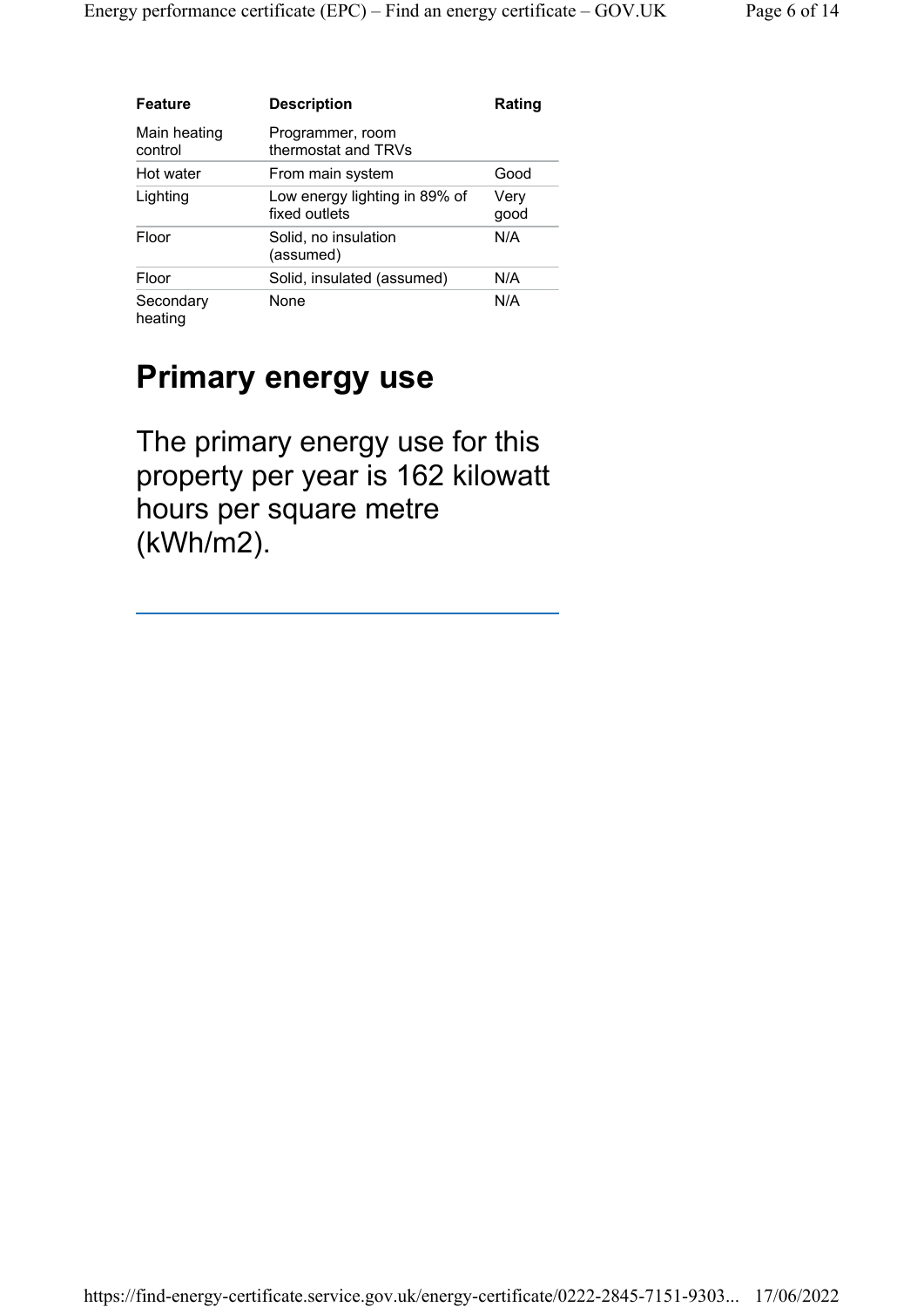| <b>Environmer</b><br>impact                                                                                                 | rated<br>properties.                                                                                    |
|-----------------------------------------------------------------------------------------------------------------------------|---------------------------------------------------------------------------------------------------------|
| of this<br>property<br>This                                                                                                 | An<br>average to<br>household<br>produces                                                               |
| property's<br>current<br>environmental<br>impact<br>rating is D.<br>It has the<br>potential to<br>be C.                     | This<br>property tor<br>produces<br>This<br>property's to<br>potential<br>production                    |
| Properties<br>are rated in<br>a scale<br>from A to G<br>based on<br>how much<br>carbon<br>dioxide<br>(CO2) they<br>produce. | By making<br>the<br>recommend<br>changes,<br>you could<br>reduce this<br>property's<br>CO2<br>emissions |
| Properties<br>with an A<br>rating<br>produce<br>less CO2<br>than G                                                          | by 1.7<br>tonnes per<br>year. This<br>will help to<br>protect the<br>environmen                         |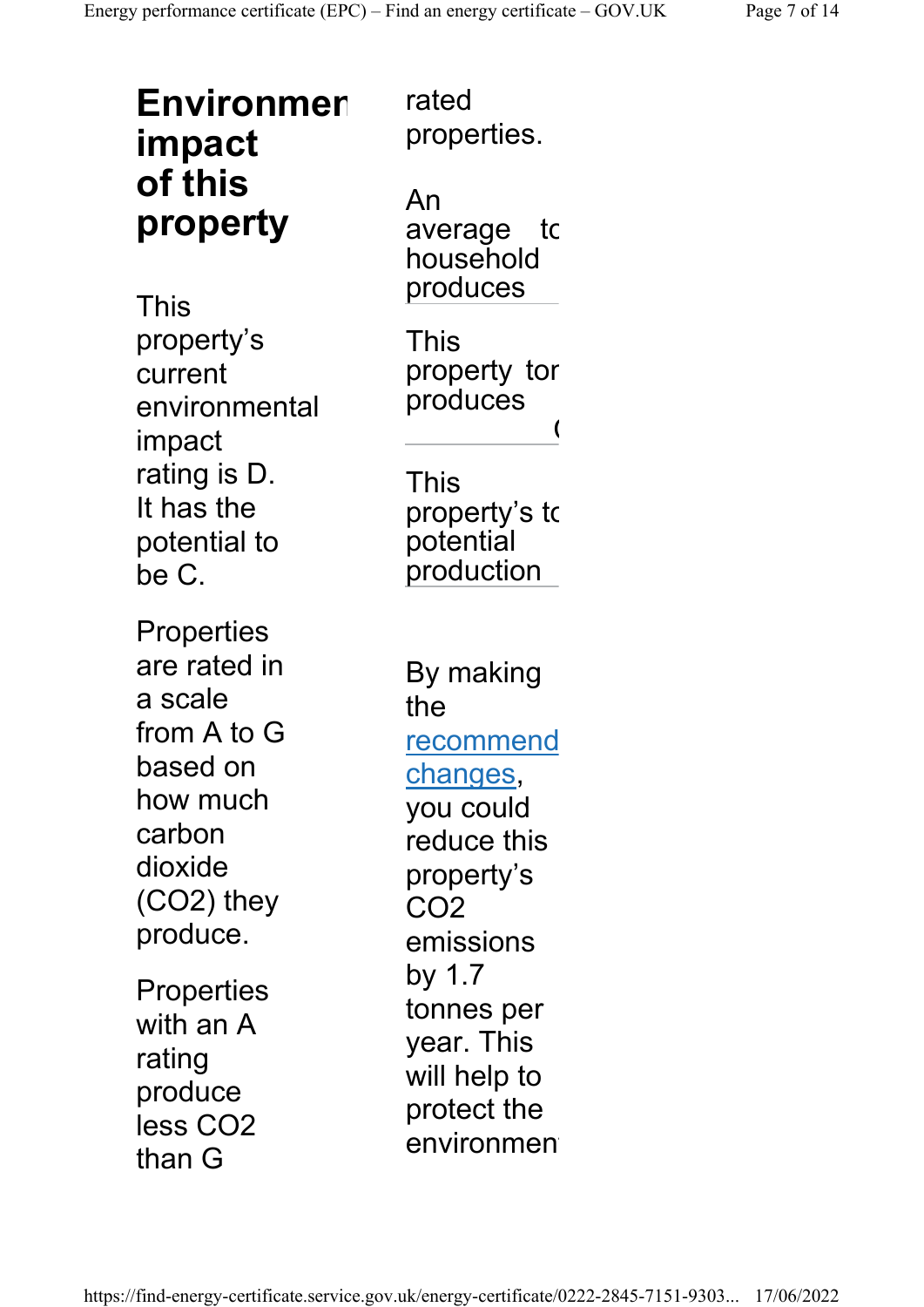**Environmental** impact ratings are based on assumptions about average occupancy and energy

use. They may not reflect how energy is consumed by the people living at the property.

#### Improve this property's energy performance

By following our step by step recommendations you could reduce this property's energy use and potentially save money.

Carrying out these changes in order will improve the property's energy rating and score from C (73) to B (83).

| <b>Step</b>                           | <b>Typical</b><br>installation cost | <b>Typical</b><br>yearly<br>saving |
|---------------------------------------|-------------------------------------|------------------------------------|
| 1. Floor insulation<br>(solid floor)  | £4.000 - £6.000                     | £57                                |
| 2. Solar water heating                | £4.000 - £6.000                     | £46                                |
| 3. High performance<br>external doors | £3,500                              | £41                                |
| 4. Solar photovoltaic<br>panels       | £5,000 - £8,000                     | £286                               |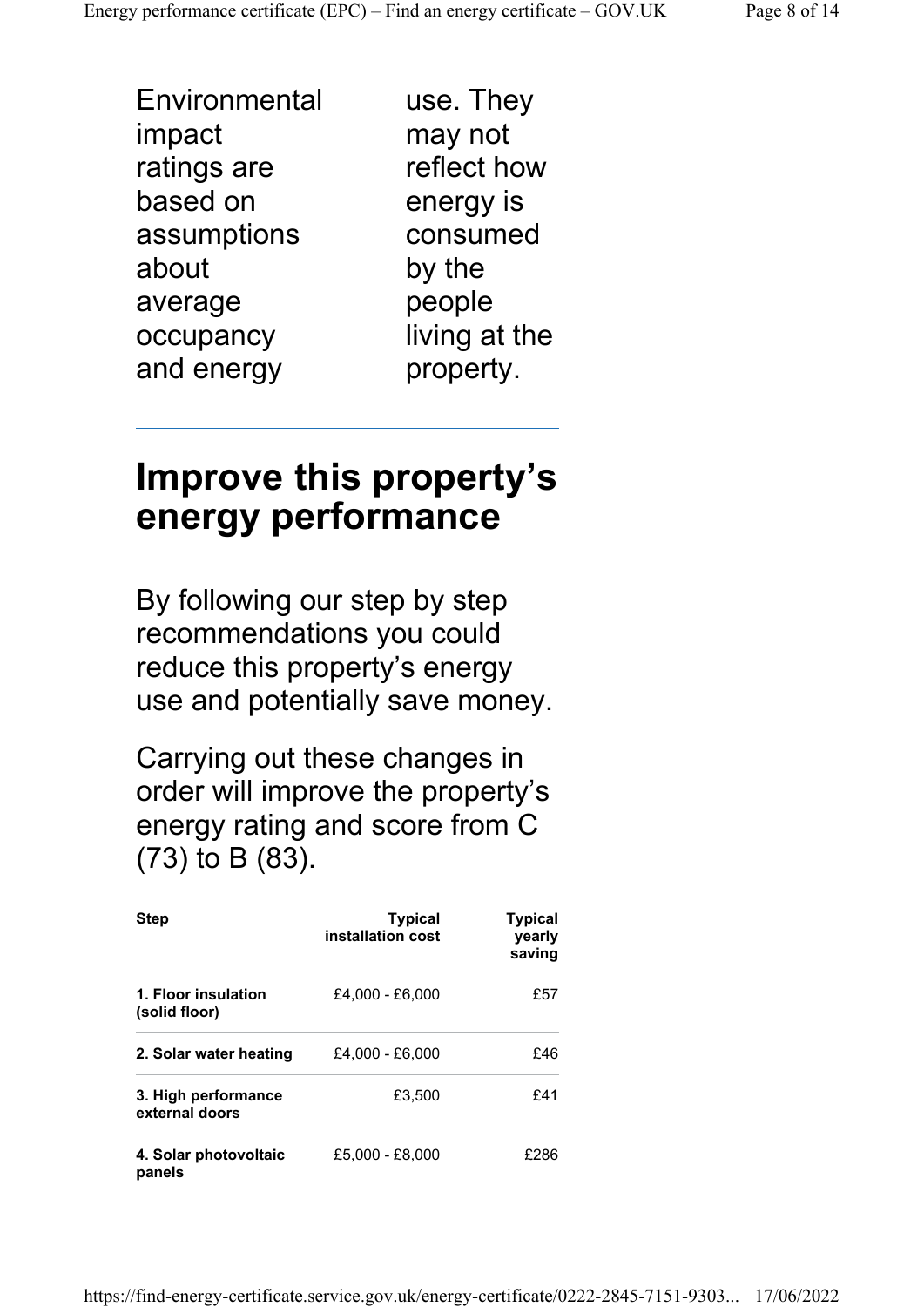#### Paying for energy improvements

Find energy grants and ways to save energy in your home. (https://www.gov.uk/improve-energyefficiency)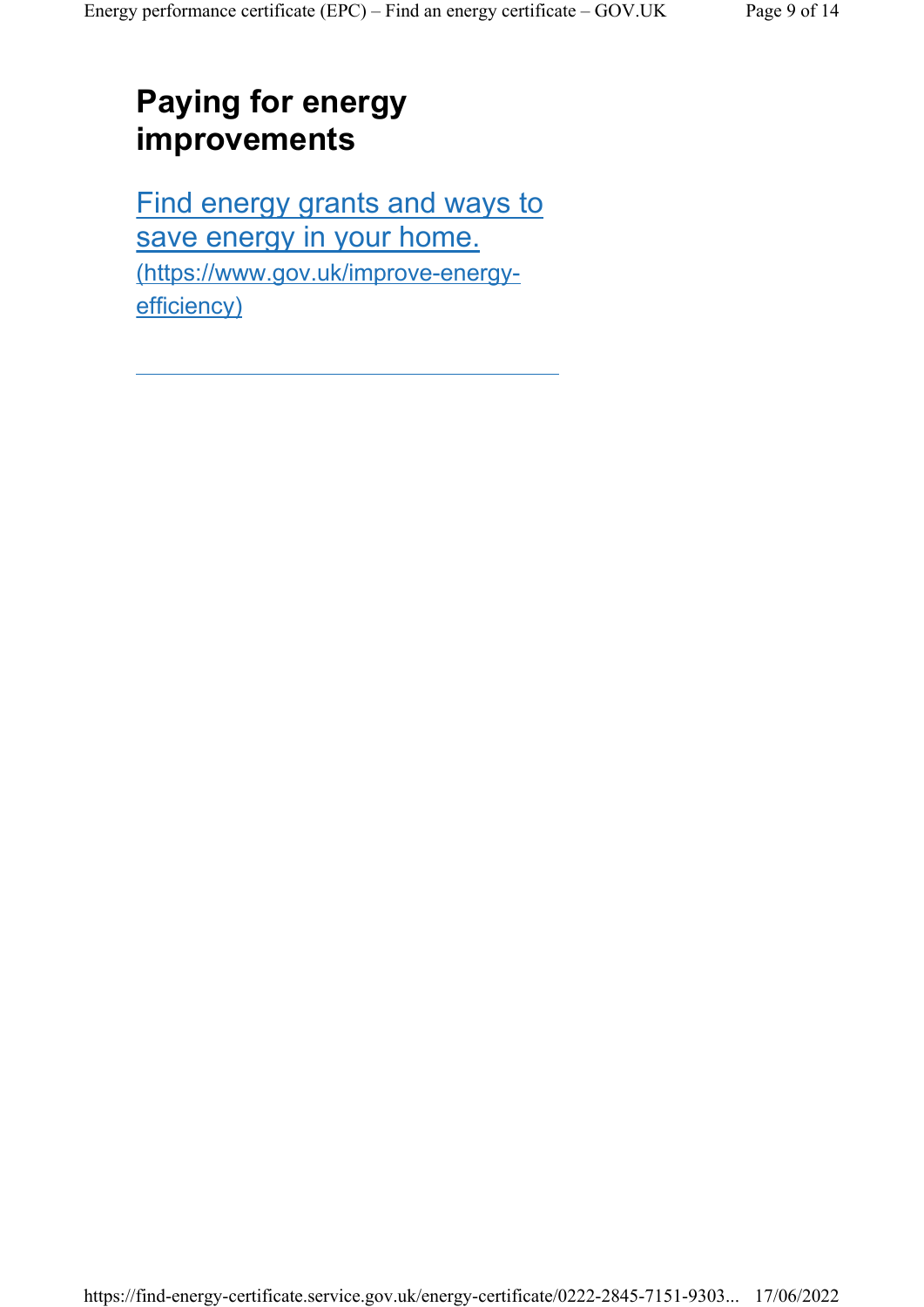Estimated energy use and potential savings

Estimated£1002 yearly energy cost for this property

Potential£145 saving

The estimated cost shows how much the average household would spend in this property for heating, lighting and hot water. It is not based on

how energy is used by the people living at the property. The potential saving shows how much money you could save if you complete each recommend step in order. For advice on how to reduce your energy bills visit Simple **Energy** 

Advice (https://www.si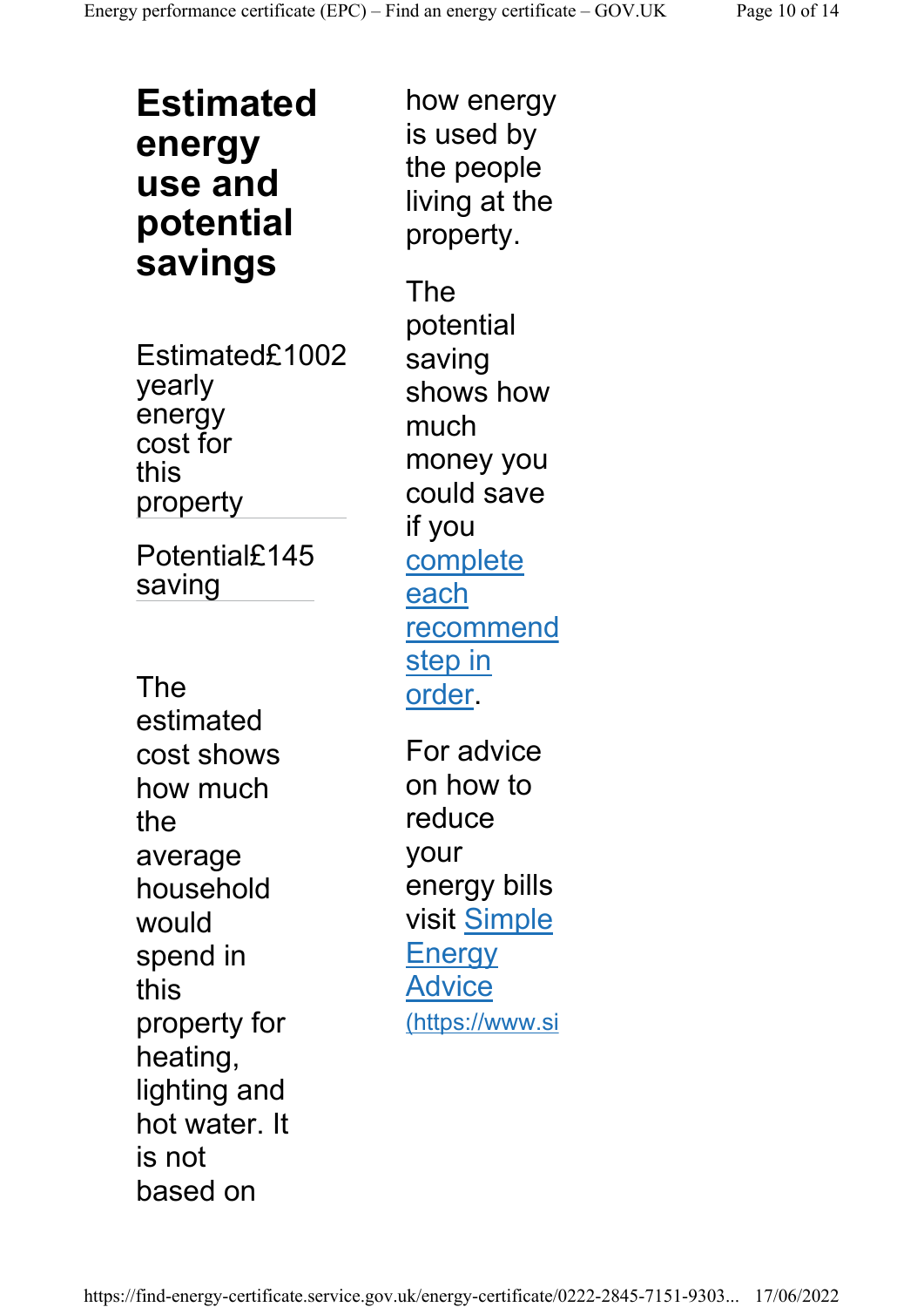| <b>Heating</b> |
|----------------|
| use in         |
| this           |
| property       |

Heating a property usually makes up the majority of energy costs.

**Estimated** energy used to

#### heat this property

| Type of<br>heating                       | Estimated<br>energy<br>used     |
|------------------------------------------|---------------------------------|
| Space<br>heating                         | 14335<br>kWh per<br>year        |
| Water<br>heating                         | 2778 kWh<br>per year            |
| Potential<br>by installing<br>insulation | energy savings                  |
| Type of<br>insulation                    | Amount<br>οf<br>energy<br>saved |
| Loft                                     | 987                             |

insulation

kWh per year

https://find-energy-certificate.service.gov.uk/energy-certificate/0222-2845-7151-9303... 17/06/2022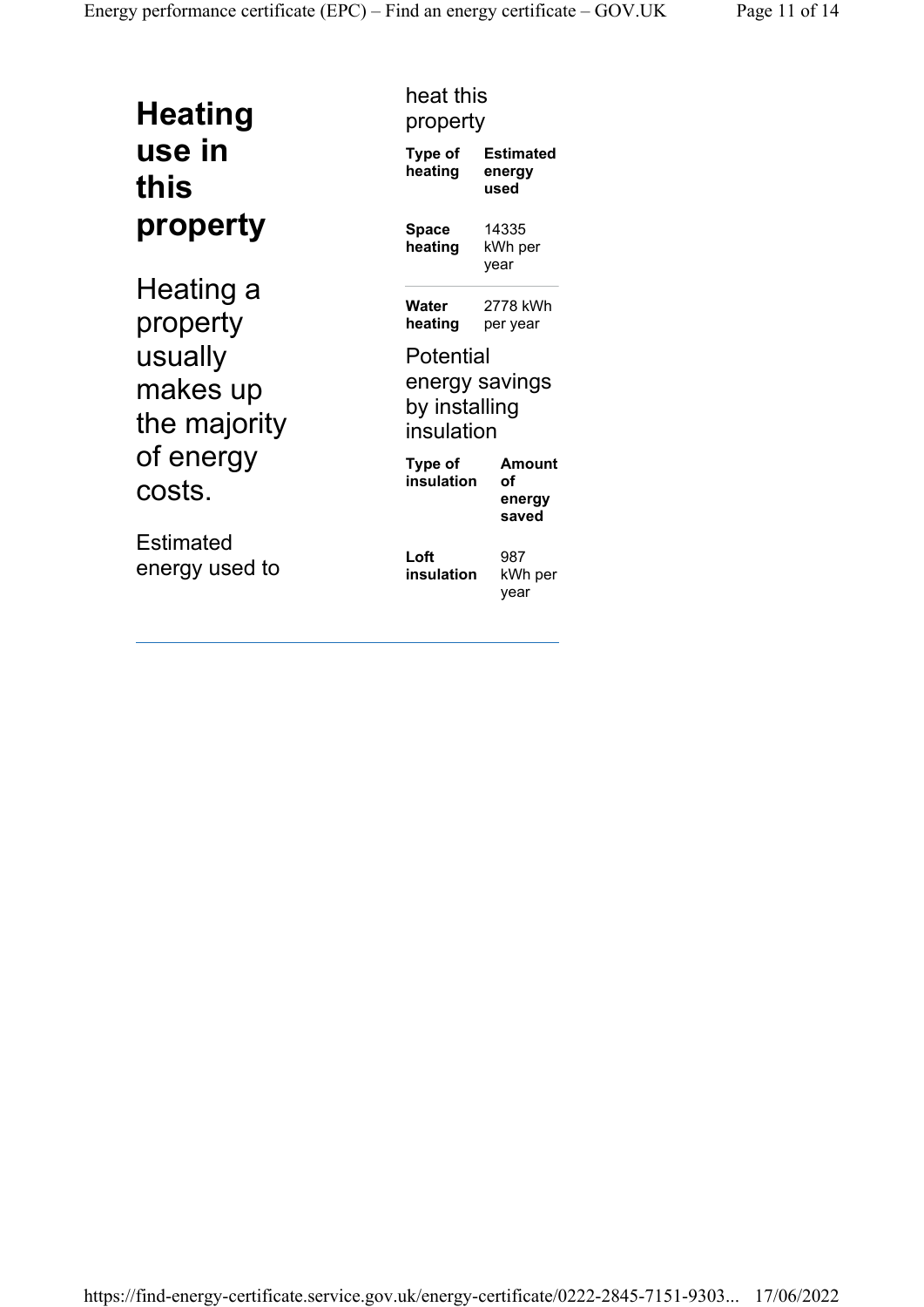#### Contacting the assessor and accreditation scheme

This EPC was created by a qualified energy assessor.

If you are unhappy about your property's energy assessment or certificate, you can complain to the assessor directly.

If you are still unhappy after contacting the assessor, you should contact the assessor's accreditation scheme.

Accreditation schemes are appointed by the government to ensure that assessors are qualified to carry out EPC assessments.

#### Assessor contact details

| Assessor's | <b>Edmund Black</b> |
|------------|---------------------|
| name       |                     |
| Telephone  | 07748772082         |
| Email      | info@edmundbla      |

#### Accreditation scheme contact details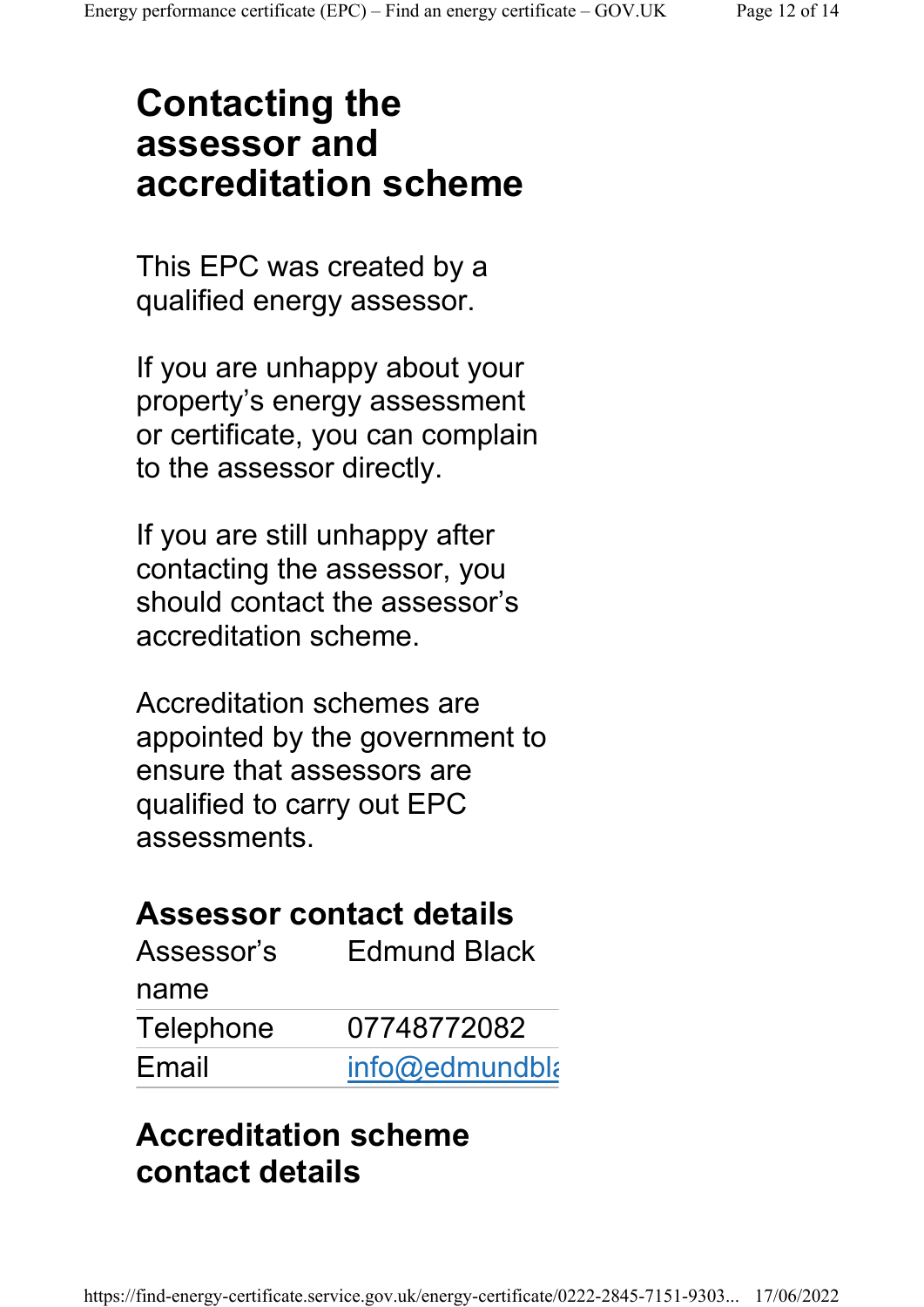| <b>ECMK</b>               |                                                                                                                                                                                                                                                                                                                        |
|---------------------------|------------------------------------------------------------------------------------------------------------------------------------------------------------------------------------------------------------------------------------------------------------------------------------------------------------------------|
|                           | <b>ECMK300646</b>                                                                                                                                                                                                                                                                                                      |
|                           | 0333 123 1418                                                                                                                                                                                                                                                                                                          |
|                           | info@ecmk.co.u                                                                                                                                                                                                                                                                                                         |
|                           |                                                                                                                                                                                                                                                                                                                        |
| <b>Assessment details</b> |                                                                                                                                                                                                                                                                                                                        |
|                           | No related party                                                                                                                                                                                                                                                                                                       |
|                           |                                                                                                                                                                                                                                                                                                                        |
| 5 May 2017                |                                                                                                                                                                                                                                                                                                                        |
|                           |                                                                                                                                                                                                                                                                                                                        |
|                           | 8 May 2017                                                                                                                                                                                                                                                                                                             |
|                           |                                                                                                                                                                                                                                                                                                                        |
| <b>RdSAP</b>              | <b>RdSAP</b><br>(Reduced<br>data<br>Standard<br>Assessmen<br>Procedure)<br>a method<br>used to<br>assess and<br>compare the<br>energy and<br>environmen<br>performanc<br>of propertie<br>in the UK. It<br>uses a site<br>visit and<br>survey of th<br>property to<br>calculate<br>energy<br>performanc<br>This type of |
|                           |                                                                                                                                                                                                                                                                                                                        |